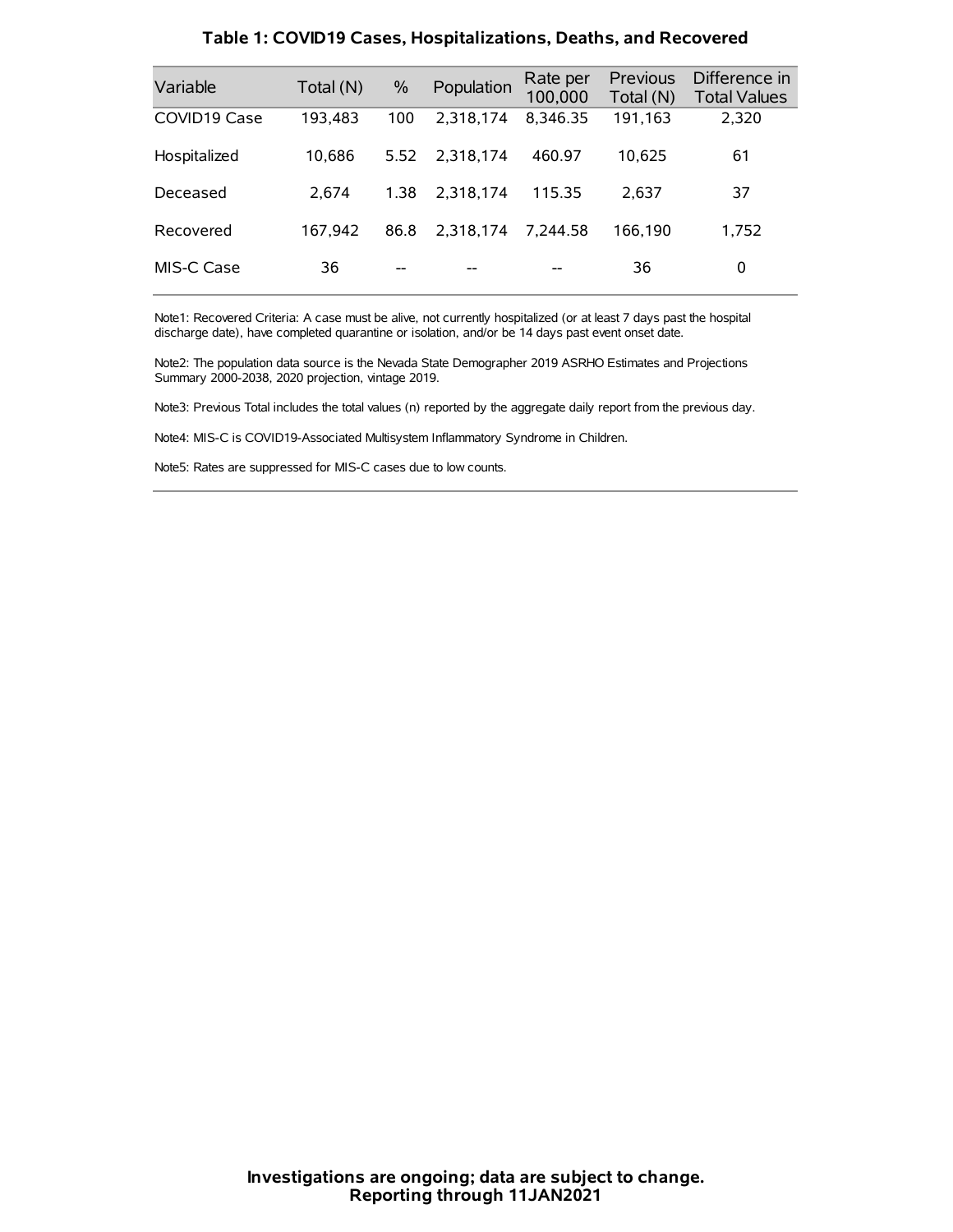## **Table 2: COVID19 Cases**

| Variable                     | Outcome                           | N          | $\%$ | Population | Rate per<br>100,000 |
|------------------------------|-----------------------------------|------------|------|------------|---------------------|
| Age Categories               | Aged 4 or less                    | 4032       | 2.08 | 149,165    | 2703.0              |
|                              | Aged 5 to 17                      | 18187      | 9.40 | 406,595    | 4473.0              |
|                              | Aged 18 to 24                     | 24844      | 12.8 | 216,762    | 11461               |
|                              | Aged 25 to 49                     | 89350      | 46.2 | 803,732    | 11117               |
|                              | Aged 50 to 64                     | 37170      | 19.2 | 423,461    | 8777.7              |
|                              | Aged 64+                          | 19851      | 10.3 | 318,459    | 6233.5              |
|                              | Unknown                           | 49         | 0.03 |            | $\bullet$           |
| <b>Birth Sex</b>             | Female                            | 98503      | 50.9 | 1,160,285  | 8489.6              |
|                              | Male                              | 93478      | 48.3 | 1,157,889  | 8073.1              |
|                              | Unknown                           | 1502       | 0.78 |            | $\bullet$           |
| Race/Ethnicity               | Hispanic                          | 59911      | 31.0 | 763,053    | 7851.5              |
|                              | White                             | 46596      | 24.1 | 1,006,929  | 4627.5              |
|                              | <b>Black</b>                      | 13425      | 6.94 | 262,671    | 5111.0              |
|                              | Asian or Pacific Islander         | 13061      | 6.75 | 270,209    | 4833.7              |
|                              | American Indian, Eskimo, or Aleut | 199        | 0.10 | 15,311     | 1299.7              |
|                              | Other                             | 19797      | 10.2 |            |                     |
|                              | Unknown                           | 40494      | 20.9 |            |                     |
| Underlying Medical Condition | Yes                               | 31129      | 16.1 |            |                     |
|                              | No/Unknown                        | 16235<br>4 | 83.9 |            |                     |
| Laboratory                   | Commercial                        | 59237      | 30.6 |            |                     |
|                              | Hospital System                   | 10669<br>0 | 55.1 |            |                     |
|                              | <b>NSPHL</b>                      | 1065       | 0.55 |            |                     |
|                              | Other                             | 15181      | 7.85 |            |                     |
|                              | Out-of-State                      | 201        | 0.10 |            |                     |
|                              | <b>SNPHL</b>                      | 11012      | 5.69 |            |                     |
|                              | Unknown                           | 97         | 0.05 |            |                     |

Note1: Breakdown of Race is exlusively non-Hispanic.

Note2: Underlying Medical Condition is any identified health condition.

Note3: The population data source is the Nevada State Demographer 2019 ASRHO Estimates and Projections Summary 2000-2038, 2020 projection, vintage 2019.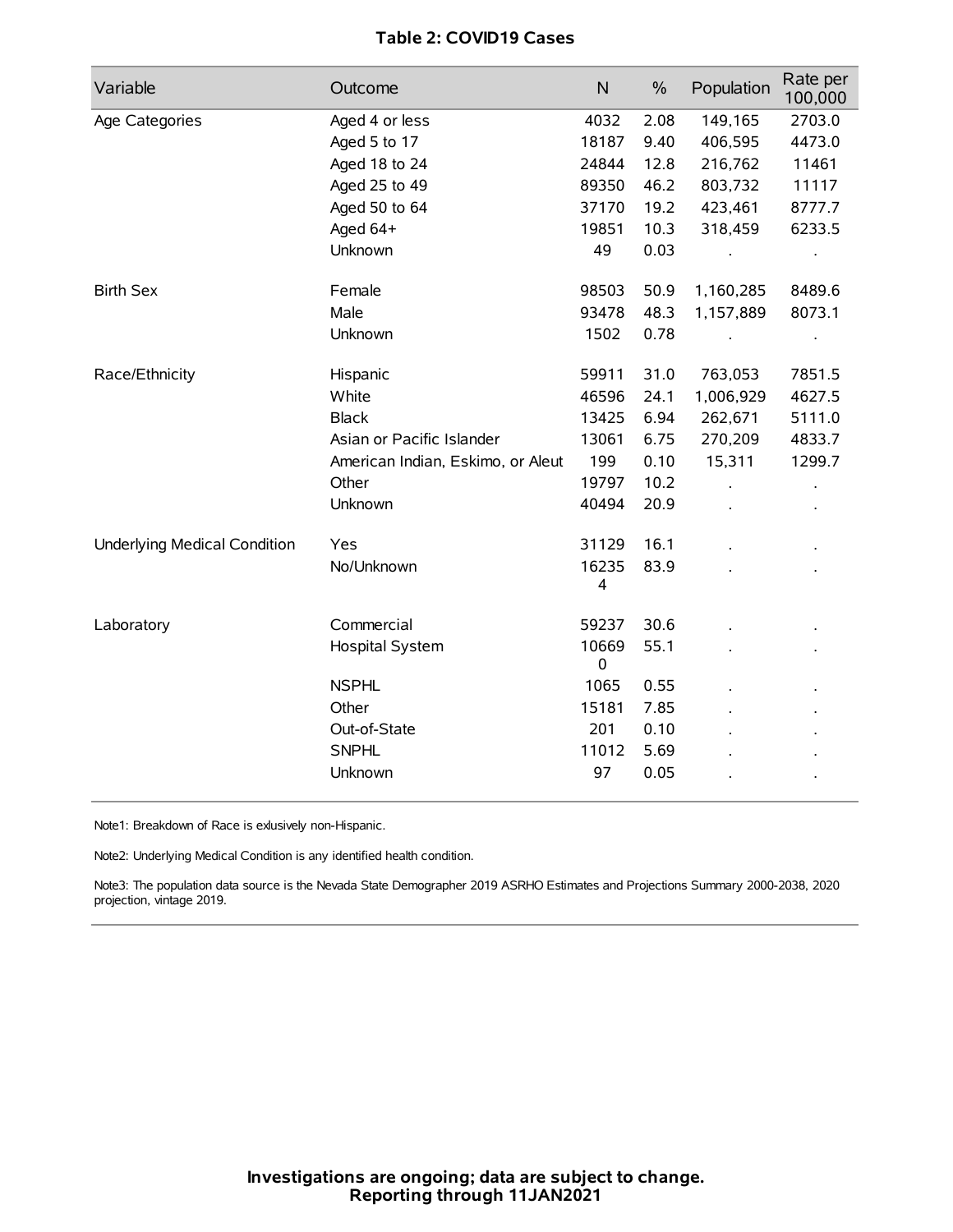| Variable         | Outcome                           | $\mathsf{N}$ | $\%$ | Population | Rate per<br>100,000 |
|------------------|-----------------------------------|--------------|------|------------|---------------------|
| Age Categories   | Aged 4 or less                    | 65           | 0.6  | 149,165    | 43.58               |
|                  | Aged 5 to 17                      | 110          | 1.0  | 406,595    | 27.05               |
|                  | Aged 18 to 24                     | 254          | 2.4  | 216,762    | 117.18              |
|                  | Aged 25 to 49                     | 2674         | 25.0 | 803,732    | 332.70              |
|                  | Aged 50 to 64                     | 3045         | 28.5 | 423,461    | 719.07              |
|                  | Aged 64+                          | 4536         | 42.4 | 318,459    | 1424.4              |
|                  | Unknown                           | 2            | 0.0  |            |                     |
| <b>Birth Sex</b> | Female                            | 4779         | 44.7 | 1,160,285  | 411.88              |
|                  | Male                              | 5891         | 55.1 | 1,157,889  | 508.77              |
|                  | Unknown                           | 16           | 0.1  |            |                     |
| Race/Ethnicity   | Hispanic                          | 3530         | 33.0 | 763,053    | 462.62              |
|                  | White                             | 3455         | 32.3 | 1,006,929  | 343.12              |
|                  | <b>Black</b>                      | 1343         | 12.6 | 262,671    | 511.29              |
|                  | Asian or Pacific Islander         | 1126         | 10.5 | 270,209    | 416.71              |
|                  | American Indian, Eskimo, or Aleut | 9            | 0.1  | 15,311     |                     |
|                  | Other                             | 492          | 4.6  |            |                     |
|                  | Unknown                           | 731          | 6.8  |            |                     |

## **Table 3: COVID19 Hospitalizations - General Characteristics**

Note1: Breakdown of Race is exlusively non-Hispanic.

Note2: The population data source is the Nevada State Demographer 2019 ASRHO Estimates and Projections Summary 2000-2038, 2020 projection, vintage 2019.

Note3: Rates for categories with fewer than 12 cases are suppressed due to high relative standard error.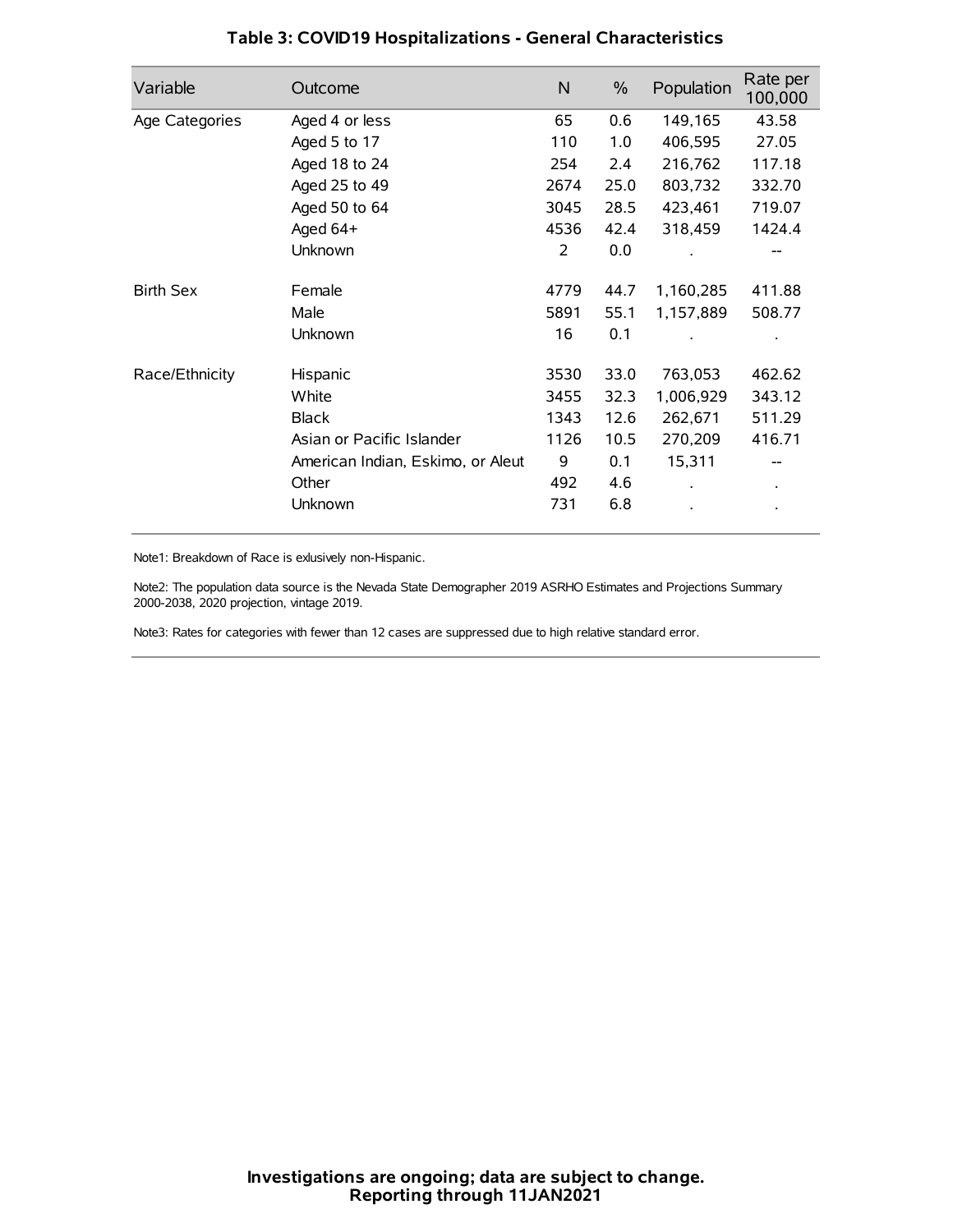| Variable                            | Outcome   | N    | $\frac{0}{0}$ |
|-------------------------------------|-----------|------|---------------|
| Deceased                            | Yes       | 2121 | 19.8          |
|                                     | No        | 8565 | 80.2          |
| ICU                                 | Yes       | 3006 | 28.1          |
|                                     | <b>No</b> | 7680 | 71.9          |
| Intubated                           | Yes       | 1492 | 14.0          |
|                                     | <b>No</b> | 9194 | 86.0          |
| <b>Underlying Medical Condition</b> | Yes       | 6561 | 61.4          |
|                                     | No        | 4125 | 38.6          |
| Hypertension                        | Yes       | 3753 | N/A           |
| Immunocompromised                   | Yes       | 240  | N/A           |
| Chronic Heart Disease               | Yes       | 1272 | N/A           |
| Chronic Liver Disease               | Yes       | 127  | N/A           |
| Chronic Kidney Disease              | Yes       | 933  | N/A           |
| <b>Diabetes</b>                     | Yes       | 2950 | N/A           |
| Neurologic/Neurodevelopmental       | Yes       | 479  | N/A           |
| Chronic Lung Disease                | Yes       | 1514 | N/A           |
| <b>Historically Healthy</b>         | Yes       | 2184 | N/A           |
| Other                               | Yes       | 2596 | N/A           |

# **Table 4: COVID19 Hospitalizations - Morbidity**

Note1: Underlying Medical Condition is any identified health condition.

Note2: The breakdown of health conditions are not mutually exlusive (i.e., a person can have more than one risk factor).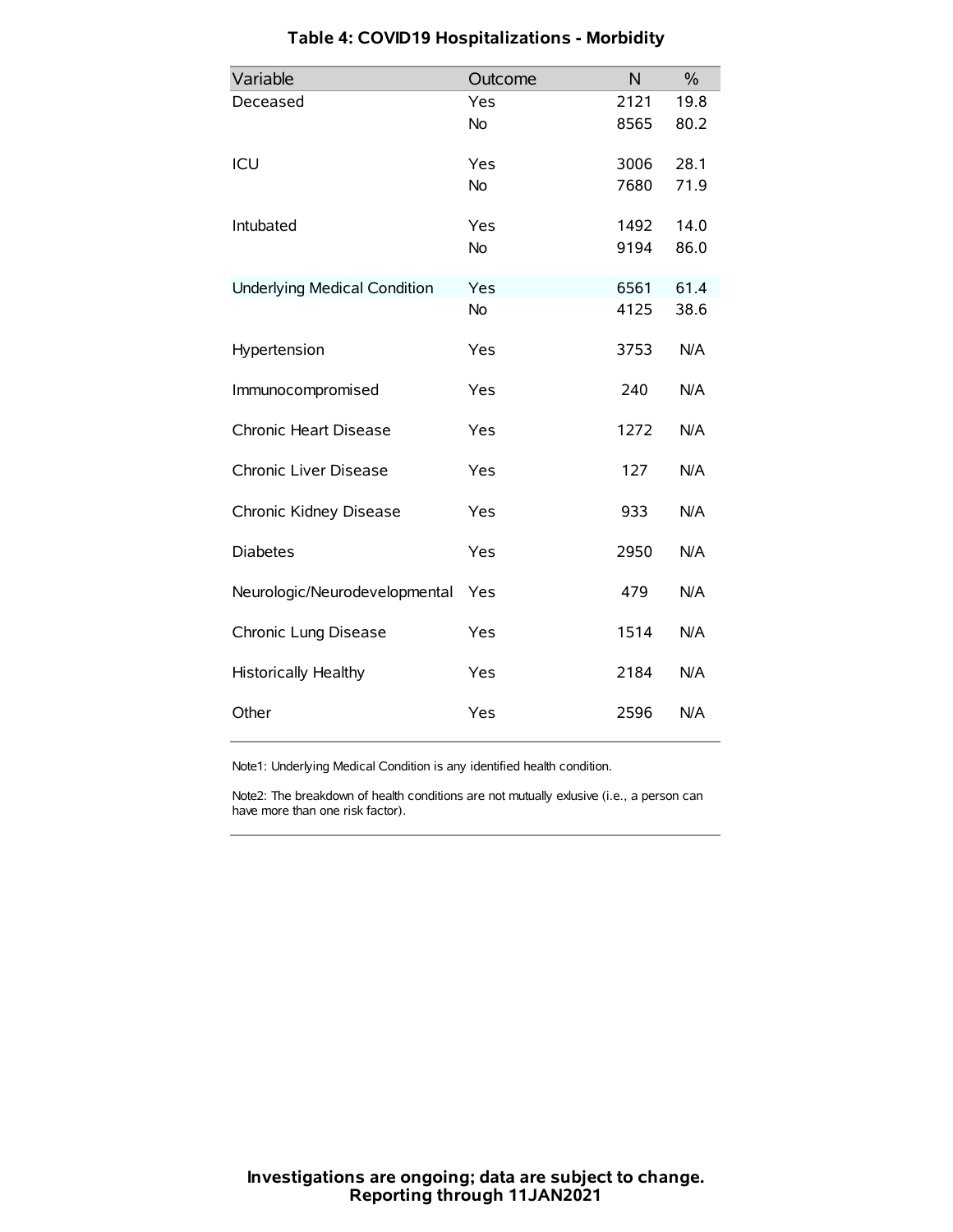| Variable         | Outcome                           | N    | $\%$ | Population | Rate per<br>100,000 |
|------------------|-----------------------------------|------|------|------------|---------------------|
| Age Categories   | Aged 5 to 17                      | 3    | 0.1  | 406,595    | --                  |
|                  | Aged 18 to 24                     | 5    | 0.2  | 216,762    |                     |
|                  | Aged 25 to 49                     | 192  | 7.2  | 803,732    | 23.89               |
|                  | Aged 50 to 64                     | 522  | 19.5 | 423,461    | 123.27              |
|                  | Aged $64+$                        | 1952 | 73.0 | 318,459    | 612.95              |
| <b>Birth Sex</b> | Female                            | 1007 | 37.7 | 1,160,285  | 86.79               |
|                  | Male                              | 1659 | 62.0 | 1,157,889  | 143.28              |
|                  | Unknown                           | 8    | 0.3  |            |                     |
| Race/Ethnicity   | Hispanic                          | 729  | 27.3 | 763,053    | 95.54               |
|                  | White                             | 1131 | 42.3 | 1,006,929  | 112.32              |
|                  | <b>Black</b>                      | 318  | 11.9 | 262,671    | 121.06              |
|                  | Asian or Pacific Islander         | 347  | 13.0 | 270,209    | 128.42              |
|                  | American Indian, Eskimo, or Aleut | 2    | 0.1  | 15,311     |                     |
|                  | Other                             | 60   | 2.2  |            | $\bullet$           |
|                  | Unknown                           | 87   | 3.3  |            |                     |

### **Table 5: COVID19 Deaths - General Characteristics**

Note1: Breakdown of Race is exlusively non-Hispanic.

Note2: The population data source is the Nevada State Demographer 2019 ASRHO Estimates and Projections Summary 2000-2038, 2020 projection, vintage 2019.

Note3: Rates for categories with fewer than 12 cases are suppressed due to high relative standard error.